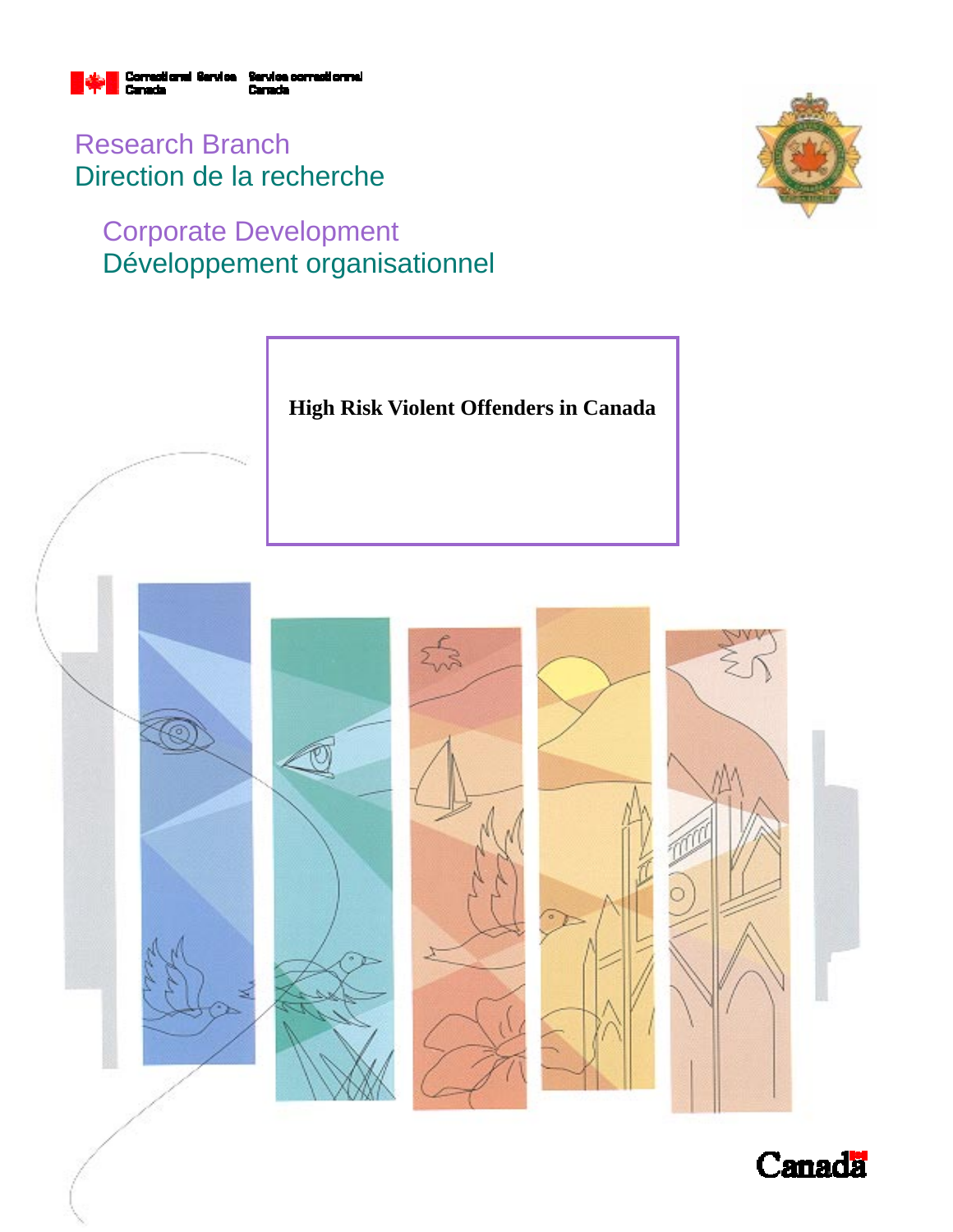## **HIGH-RISK VIOLENT OFFENDERS IN CANADA**

Policy Branch<br>
Solicitor General Canada<br>
Correctional Service Canada<br>
Correctional Service Canada

James Bonta **Laurence L. Motiuk** 

Correctional Service Canada

A paper presented at the 104th Annual Convention of the American Psychological Association in Toronto, Canada, 1996.

August, 1996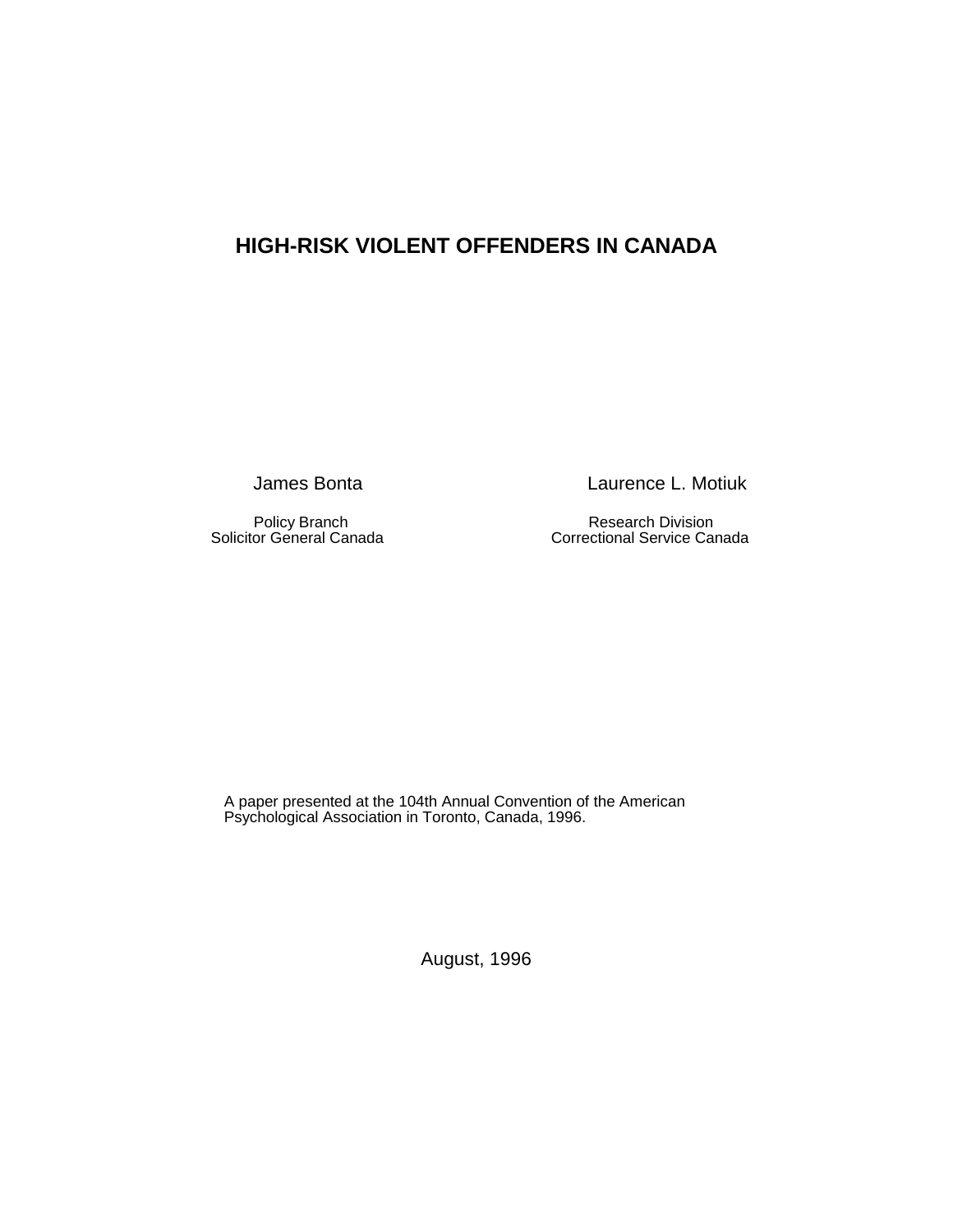### **EXECUTIVE SUMMARY**

Canada has both Dangerous Offender (DO) legislation and provisions which permit detaining high-risk violent inmates until expiry of sentence. These laws are based, in part, on the premise that violence can be reliably predicted. However, neither law requires the use of actuarial risk assessment. The files of designated Dangerous Offenders and detained offenders were reviewed in order to evaluate how well high-risk violent offenders were being identified. Furthermore, a follow-up of detained inmates who recidivated violently permitted the profiling of some very high-risk, violent offenders. The results showed that both designated Dangerous Offenders and detention cases are indeed, high-risk offenders. Although some empirically-based instruments could be useful in assessing the potential for violence, further research is needed to improve the predictive accuracy of such instruments.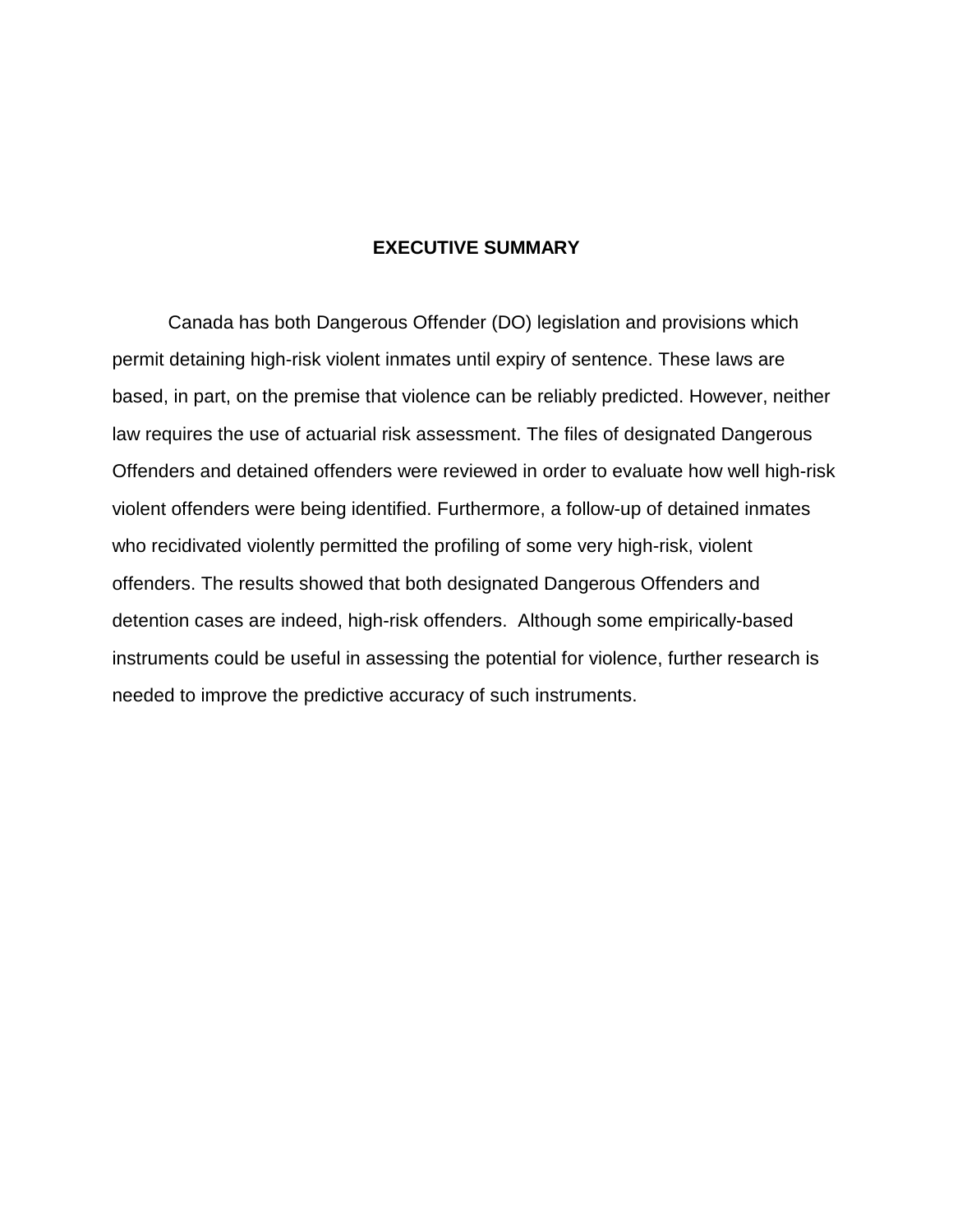#### **HIGH-RISK VIOLENT OFFENDERS IN CANADA**

Interest in high-risk violent offenders draws the attention of the public, politicians, correctional agencies and researchers. Understanding the nature of violent offending and managing violent offenders is now a major public priority. In order to minimize the harm posed to the public by some offenders, jurisdictions throughout North America have enacted various laws that attempt to incapacitate high-risk, violent offenders. These legislative initiatives include lengthy periods of determinate sentences, indeterminate sentences, and civil commitments. One of the assumptions underlying many of these laws is that individuals who have the potential to seriously harm others can be reliably identified. How well we can target high-risk violent offenders who require extraordinary restrictions of liberty is the focus of the present research.

#### **Canadian Legislation and Violent Offenders**

Canada has a number of pieces of legislation intended to deal with offenders who pose a serious risk of re-offending in a violent manner. The most widely known legislation is the Dangerous Offender provisions of the Criminal Code of Canada (1977). The Dangerous Offender provisions developed from the earlier Dangerous Sexual Offender law (1960) which provided indeterminate sentences for certain sexual offenders. The Dangerous Sexual Offender law was criticized for being too restrictive and subsequently, it was broadened to allow for the inclusion of violent, non-sexual offenders.

To meet the criteria for a Dangerous Offender (DO) designation, the offender must have committed a "serious personal injury offence" (such as sexual assault, manslaughter, aggravated assault). Murder is not included since a conviction results in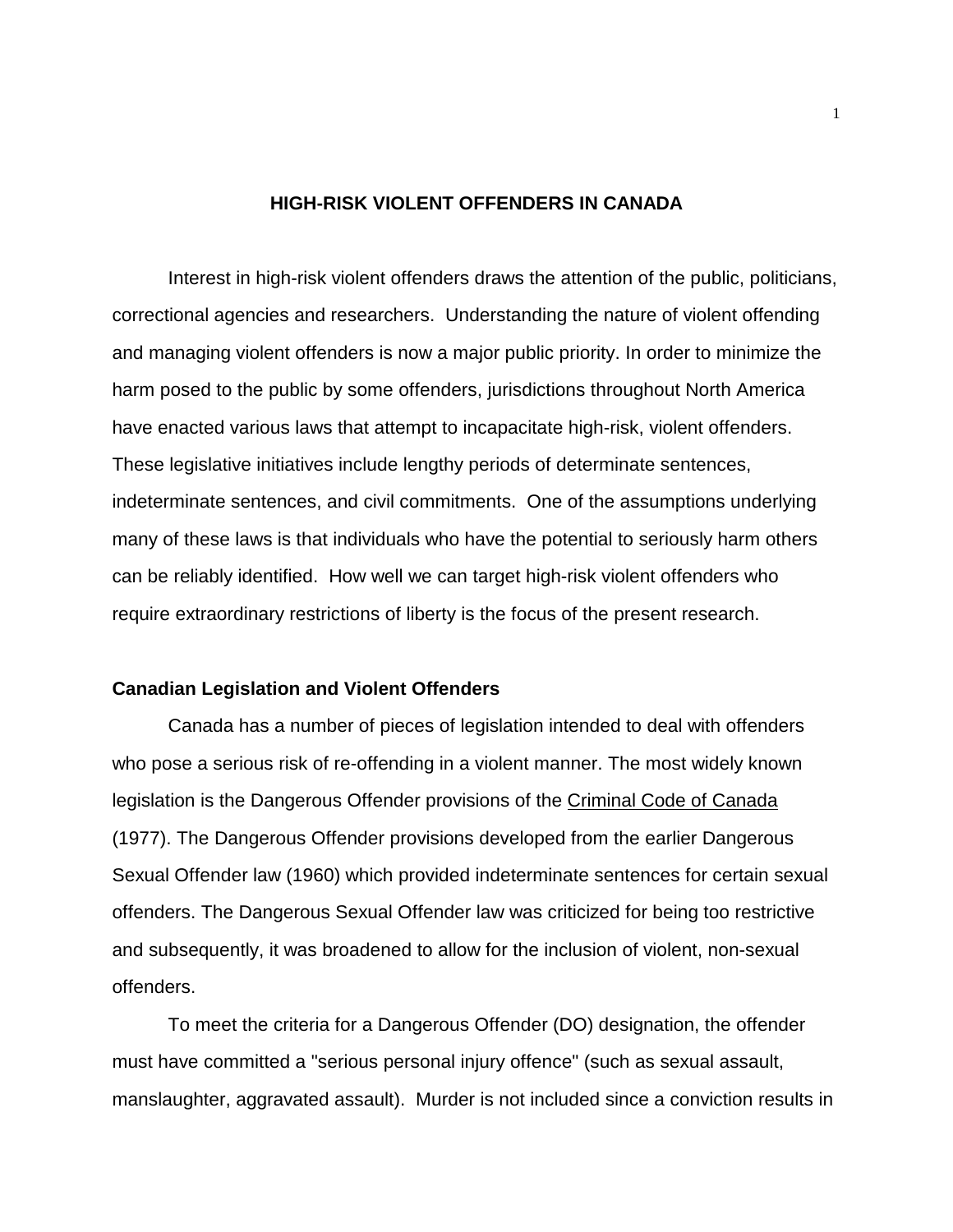an automatic life sentence. In addition to having committed a serious personal injury offence, evidence must be brought to show any of the following: a) repetitive and persistent behaviour that is likely to lead to injury or death, b) likelihood of injury through a failure to control sexual impulses, or c) the act is so "brutal" that one can only conclude that it is unlikely the offender can inhibit his/her behaviour in the future. All the criteria imply an ability to predict future behaviour. The application for a DO designation occurs after conviction and forms part of the sentencing hearing.

Another important piece of legislation deals with offenders who are already incarcerated and serving determinate sentences. In Canada, federal inmates (i.e., those serving sentences of two years or more) are released prior to the end of their sentence either through full parole (eligibility is usually after one-third of sentence) or through statutory release (at two-thirds of sentence completion). The automatic nature of statutory release raised concerns when certain inmates were seen as posing a significant risk for violence and were to be released.

In response to situations involving the release of high-risk, violent offenders, the Corrections and Conditional Release Act includes detention provisions. An inmate who has committed a violent offence and for whom there are reasonable grounds to believe that the offender would commit another violent offence prior to sentence completion could be detained in prison until sentence expiration. Statutory release would be denied and this decision is made by the National Parole Board.

A common theme in both pieces of preventative detention legislation described is that violent behaviour can be predicted. Research has shown however, that predicting violent behaviour is an extremely difficult task (Monahan, 1981). Violent crime typically shows low base rates making prediction particularly challenging (Quinsey, 1980). Clinical judgements of dangerousness have been particularly notorious for their conservatism in identifying many as dangerous who subsequently do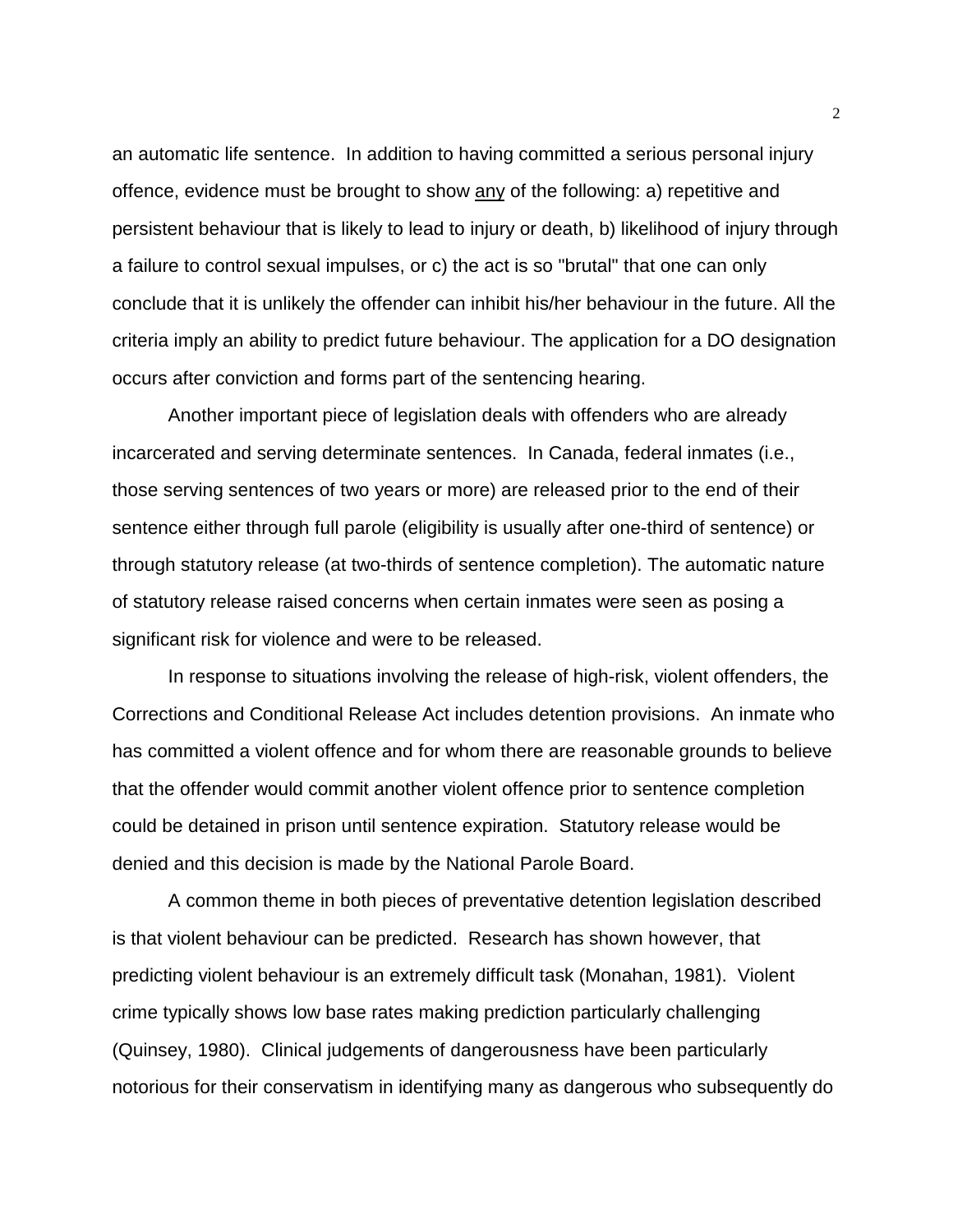not behave in a violent manner (false positives). Actuarial prediction methods have generated more accurate predictions, but still produce significant error rates.

The Canadian preventative detention laws do not require the use of actuarial assessments and allow clinical judgements of dangerousness. In the DO provisions, the testimony of two psychiatrists or psychologists is required. The law is silent on whether the testimony must include empirically validated methods of predicting violent behaviour. The same is true with the detention provisions. The only empirically-based requirement is the commission of a violent offence. As DOs and detained inmates represent individuals judged as the most high-risk violent offenders in the country an analysis of their characteristics would contribute to a better understanding of violence and our ability to predict violent recidivism.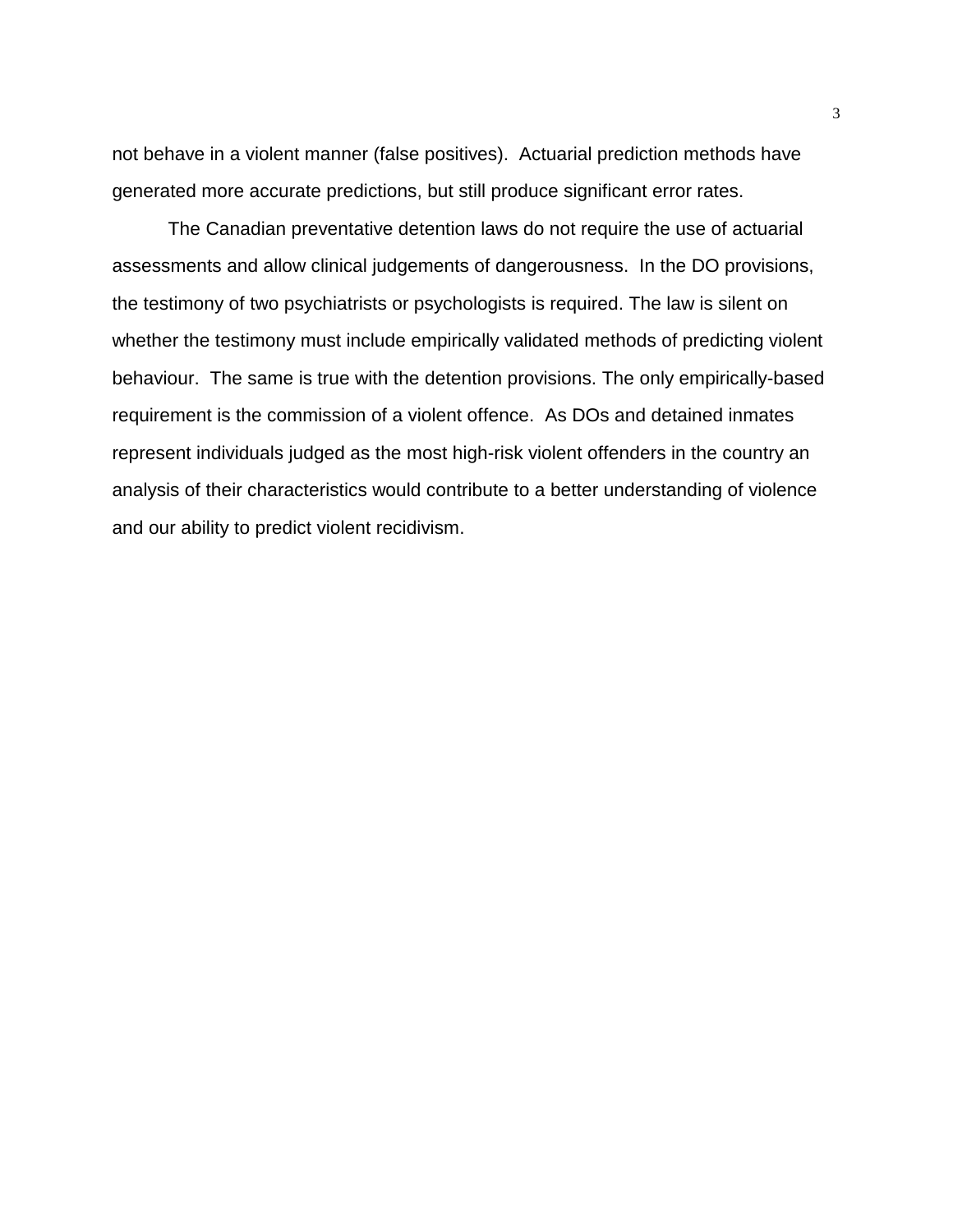#### **METHOD**

The data presented in this study were drawn from the federal penitentiary system. In Canada, jurisdiction over offenders depends upon the length of sentence. Offenders with sentences of two years or more are a federal responsibility. As a result, the most serious offenders are typically found in federal penitentiaries.

#### **Subjects**

Two categories of federal offenders were selected for analysis. The first category consisted of 262 detained inmates for whom there was a minimum follow-up period of one year after their release (Motiuk, Belcourt & Bonta, 1995). This group of inmates also provided a subsample of 34 inmates who recidivated violently after release which was sued as a comparison group for our second category of subjects. The second category consisted of 64 designated Dangerous Offenders (DOs) from the provinces of Ontario and British Columbia (Bonta, Harris, Zinger & Carriere, 1996). At the time when the data were collected there were 146 DOs in Canada.

#### **Procedure**

Computerized files and penitentiary records of DOs and detention cases were reviewed. The detention cases formed two groups: a) 148 inmates where the decision to detain was later rescinded and the offenders were released prior to sentence expiry ("lifted"), and b) 114 inmates detained until the end of their sentence. A comparison of inmates who were detained until sentence expiration and the offenders judged no longer a threat and for whom the detention order was lifted permitted an evaluation of the assessment of dangerousness by correctional staff. Violent recidivism was based upon criminal convictions reported in the RCMP's criminal history records.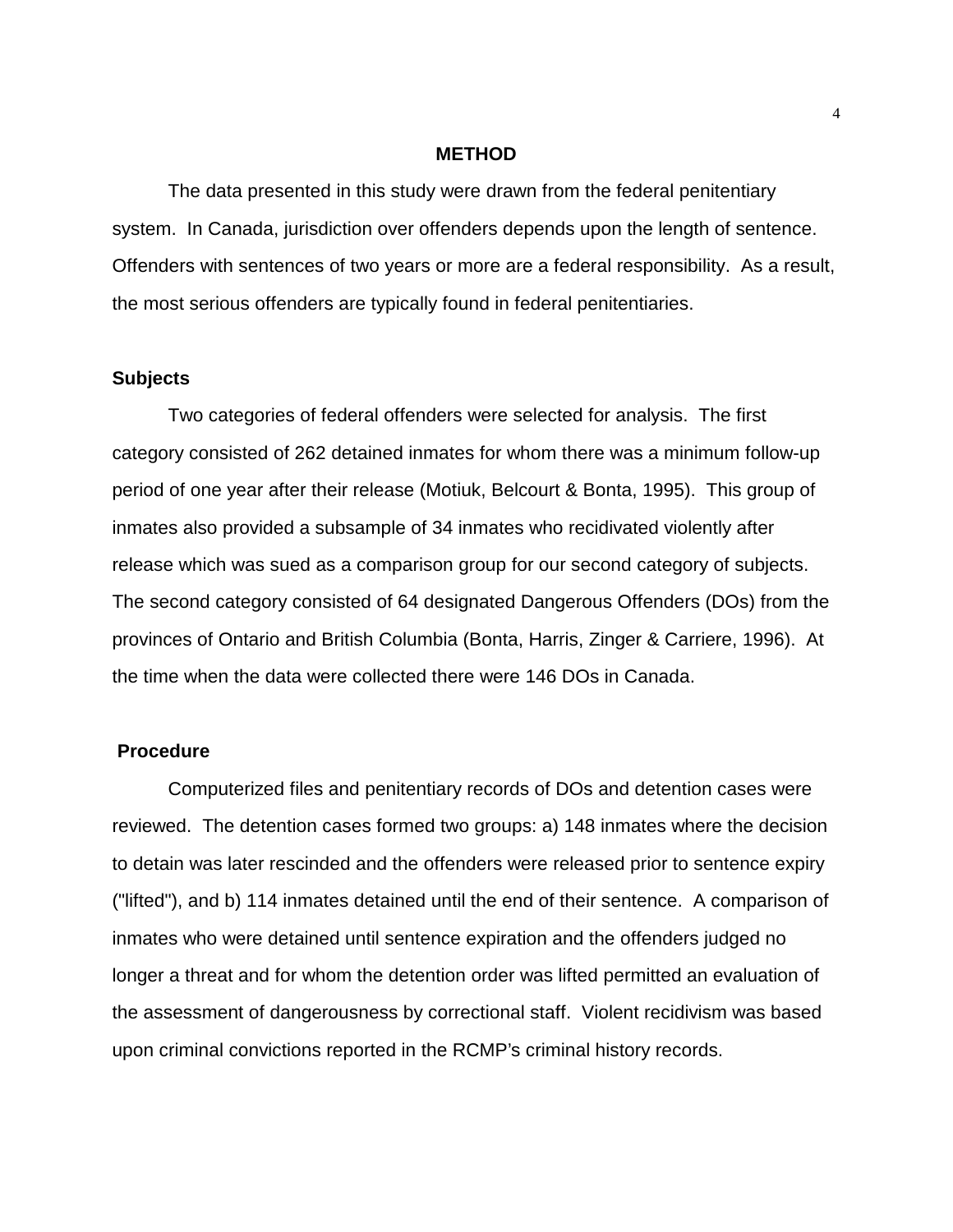Penitentiary and court records of 64 DOs from British Columbia and Ontario were reviewed. This represented 85% of all DOs in British Columbia and approximately half of the DOs in Ontario. The files provided information on a variety of measures ranging from criminal history, the incidence of psychopathy (as measured by the PCL-R; Hare, 1991) and an actuarial measure of risk used by the Correctional Service of Canada. This risk scale, the Statistical Information on Recidivism (SIR), has been empirically validated (Bonta, Hann, Harman, & Cormier, 1996; Nuffield, 1982).

Finally, from the follow-up of detention inmates, we formed a group of 34 offenders who recidivated violently. These offenders were demonstrably high-risk violent offenders. They were assessed in prison as likely to commit a further violent offence and they did. The DOs were then compared to the detained offenders who recidivated violently (referred to as detention failures or DFs). If the courts are accurate in identifying high-risk violent offenders, then the DOs should share similar characteristics with the DFs.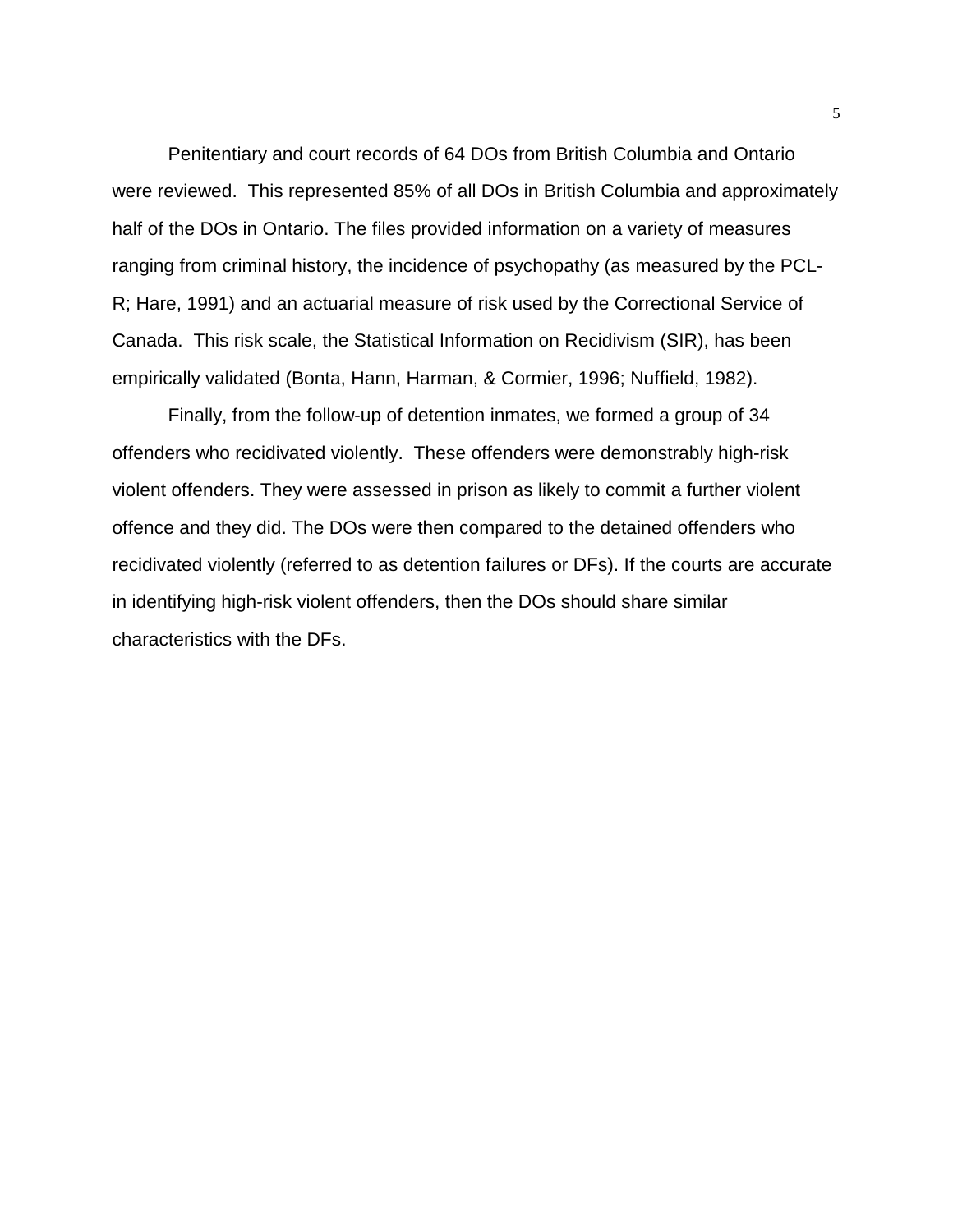#### **RESULTS**

#### **The Detained Inmates**

Nearly half (47.3%) of the detained inmates had a sexual offense as their admitting offense. Despite the fact that all the offenders had committed a violent offense, their sentence lengths were relatively short compared to the general penitentiary population. Approximately two-thirds of the detained offenders in this sample had sentences less than four years whereas 39% of the general penitentiary population had sentences under four years. Case characteristics of detained inmates who had their detention order lifted ( $n = 148$ ) and those held until completion of their sentence  $(n = 114)$  are shown in Table 1. Inmates held until sentence expiration were older, more likely to be Caucasian and to have committed a sexual offence.

#### Table 1.

| <b>Variable</b>                                 | <b>Lifted</b>       | <b>Fully</b><br><b>Detained</b> | t/c <sup>2</sup> | <b>All</b>          |
|-------------------------------------------------|---------------------|---------------------------------|------------------|---------------------|
| Age at admission (yrs)                          | 30.2                | $33.4*$                         | $-2.5$           | 31.6                |
| Race $(\%)$<br>Caucasian<br>Aboriginal<br>Other | 62.2<br>27.7<br>6.1 | $74.6^*$<br>25.4<br>0.0         | 7.7              | 69.9<br>26.7<br>3.4 |
| Sexual Offence (%)                              | 41.2                | $55.3^*$                        | 5.1              | 47.3                |
| Prior federal term (%)                          | 48.0                | 48.3                            | ns               | 48.1                |

#### Case Characteristics by Detention Groupings Detention Group

Note:  $*$  p < .05; ns = nonsignificant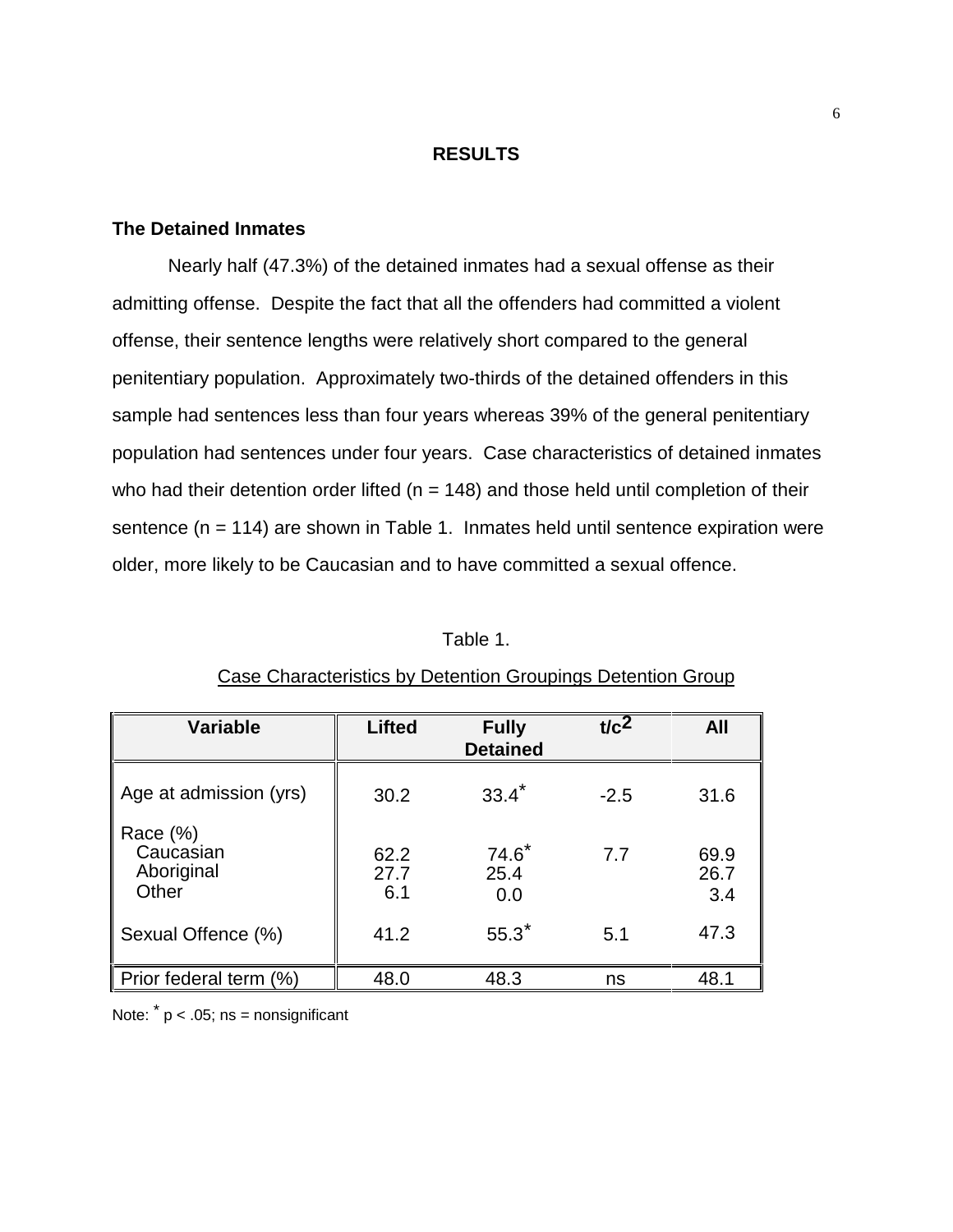Table 2 presents the distribution of detained offenders across risk categories as measured by the SIR. The average SIR score was -2.9. Detained offenders who had their order lifted scored higher risk  $(-4.2, SD = 8.0)$  than fully detained inmates  $(-1.3, SD$  $= 7.5$ ; t = -3.8, p < .01) and twice as many offenders from the lifted group were assigned to the Very Poor risk category (chi-square =  $16.9$ ,  $p < .01$ ).

#### Table 2.

| <b>Risk Category</b> | <b>Lifted</b> | <b>Fully Detained</b> |  |
|----------------------|---------------|-----------------------|--|
| Very Good            | 13.6%         | 14.2%                 |  |
| Good                 | 10.9%         | 26.6%                 |  |
| Fair                 | 23.8%         | 25.7%                 |  |
| Poor                 | 20.4%         | 19.5%                 |  |
| Very Poor            | 31.3%         | 14.2%                 |  |

#### Distribution of SIR Risk Categories by Detention Group

All the detention cases had a minimum follow-up of one year with the average follow-up being 4.1 years. Two cases, one from each group, could not be traced during the follow-up. Within the time frame of the follow-up period, 40.4% had committed a new violent offence. The violent recidivism rate appeared higher for the "lifted" group than it was for the fully detained offenders, but the differences only approach statistical significance (44.9% vs 34.5%; chi-square = 2.86,  $p < .09$ ). A partial correlation analysis, controlling for the amount of time detained, was unrelated to recidivism ( $r = -$ .07, ns).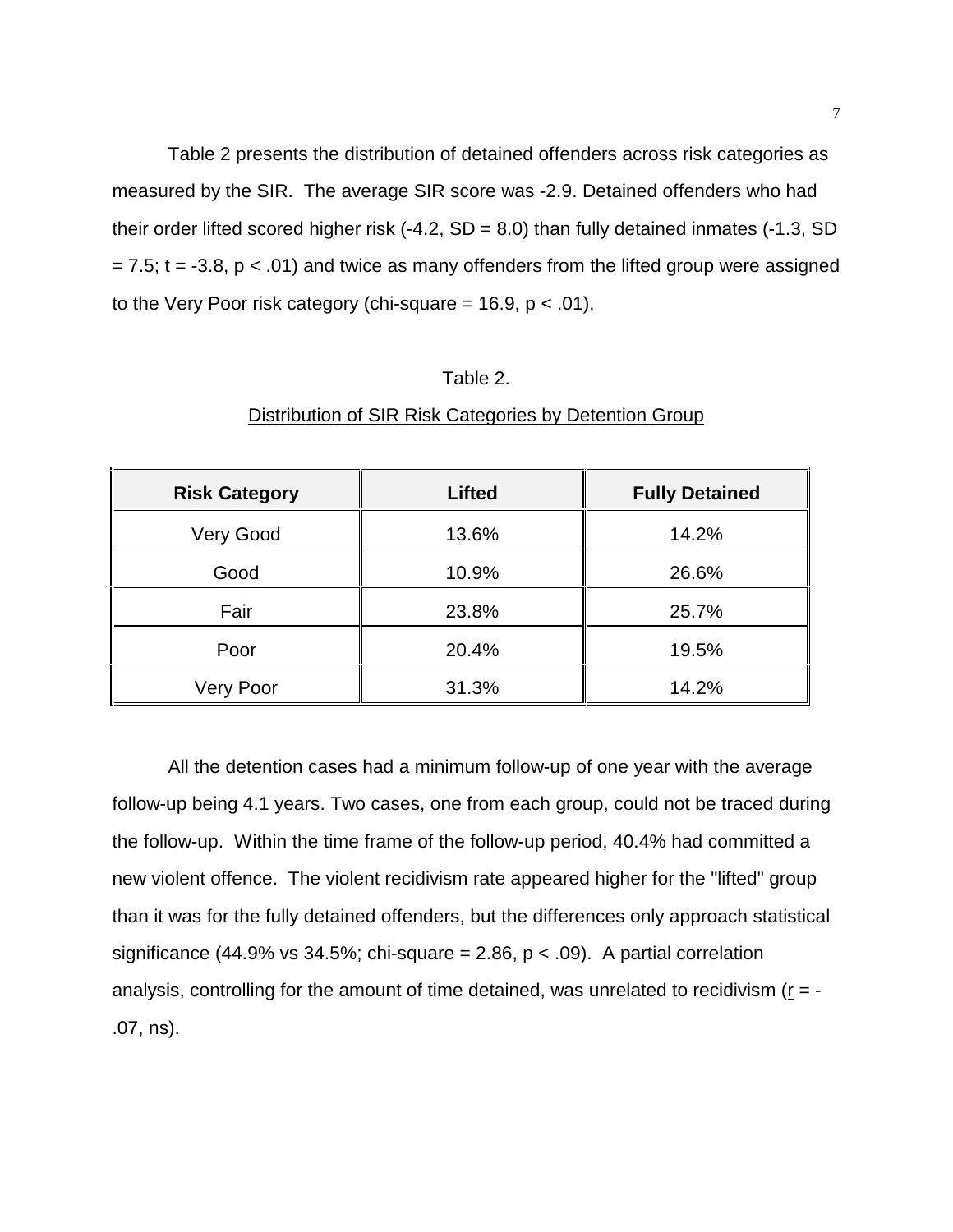### **Dangerous Offenders**

The 64 DOs were compared to 34 detained inmates incarcerated in Ontario penitentiaries who recidivated violently. The same file coding rules were applied to both groups. Table 3 summarizes some of the findings.

#### Table 3.

#### **Characteristic DO(n) DF(n)**  $\overline{\mathbf{t}/c}^2$ **p Personal-Demographics:** IQ age grade % single % unemployed 94.9 (56) 34.4 (56) 8.5 (62) 48.4 (62) 63.3 (49) 88.2 (25) 26.7 (32) 8.0 (33) 64.7 (34) 72.4 (29) 1.89 4.01 1.04 2.36 0.69 ns .001 ns ns ns **Index Offence:** % sexual offence % female victim1 # of victims<sup>1</sup> % victim under age 161 % any brutality % weapon used % under influence 92.2 (64) 86.2 (58) 3.2 (58) 58.8 (51) 69.6 (56) 50.0 (60) 46.3 (41) 35.3 (34) 91.7 (12) 1.5 (12) 41.7 (12) 48.4 (31) 64.7 (34) 76.7 (30) 36.01 0.21 3.07 1.16 3.82 1.90 6.59 .001 ns .01 ns .05 ns .01 **Criminal History:** % juvenile record % prior incarceration % probation/parole failure % prior assault 75.0 (56) 88.5 (61) 73.0 (63) 45.9 (61) 70.0 (30) 96.4 (28) 97.1 (34) 53.6 (28) 0.25 1.47 8.45 0.45 ns ns .01 ns **Actuarial Assessment:** SIR PCL-R -1.6 (62) 27.7 (48) -5.3 (28) 27.0 (34) 1.85 0.50 ns ns

#### Comparison of Dangerous Offenders (DOs) and Detention Failures (DFs)

Note: numbers vary due to insufficient information

1 Sex offenders only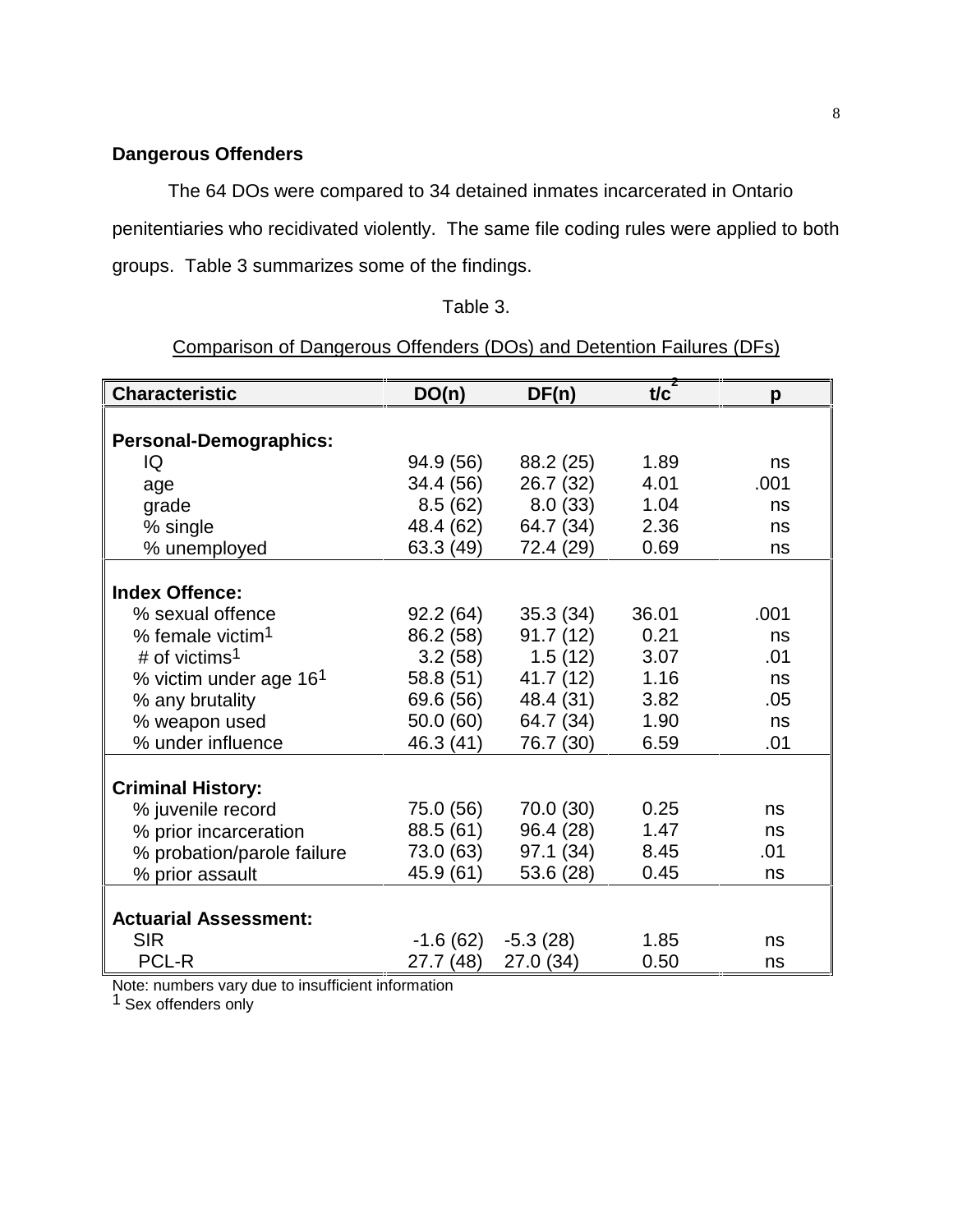Scores on the SIR ranged from -18 to 24 (lower scores indicate higher risk). The two groups showed no statistical difference in mean SIR scores. A surprisingly high percentage of DOs (43.6%) scored within the Good and Very Good risk categories. Only 25% of the DFs scored in this range.

An examination of the sexual histories of the DOs and DFs who were convicted of a sexual crime (n=12) revealed some similarities and differences. Both groups showed early sexual offending behaviours. All of the DFs and 96.6% of the DOs had forced sexual activity on a victim prior to the age of 16. In terms of differences, the DOs reported many more sexual offenses for which they were not charged compared to the DFs (27.2 vs 0.82,  $t = 2.61$ ,  $p < .01$ ). In addition, the DOs had more adult female victims (2.8 vs 1.2, t = 2.77,  $p < .05$ ) and more female child victims (2.6 vs 0.9, t = 2.80, p < .01). This may however, be an artifact of age as the DOs were older than DFs.

Evidence of an antisocial personality disorder was measured in three ways: 1) a clinical diagnosis based upon professional judgement, 2) a diagnosis based upon DSM-IV criteria (American Psychiatric Association, 1994) and 3) an assessment of psychopathy using the Psychopathy Checklist (PCL-R; Hare, 1991). Regardless of how antisocial personality was assessed, no differences were found between the DOs and the DFs. A psychiatric diagnosis of antisocial personality was reported in 72.9% of DO files and 73.1% of DF files. DSM-IV criteria found 54% of DOs and 64.7% of DFs meeting the diagnostic criteria ( $c^2$  = 1.04, df = 1, ns). There were no differences in the average score on the PCL-R between the DOs and the DFs. Using a cut-off score of 30 as recommended by Hare (1991), 39.6% of the DOs were classified as psychopaths compared to 32.4% of the DFs (chi-square  $= .45$ , df  $=1$ , ns).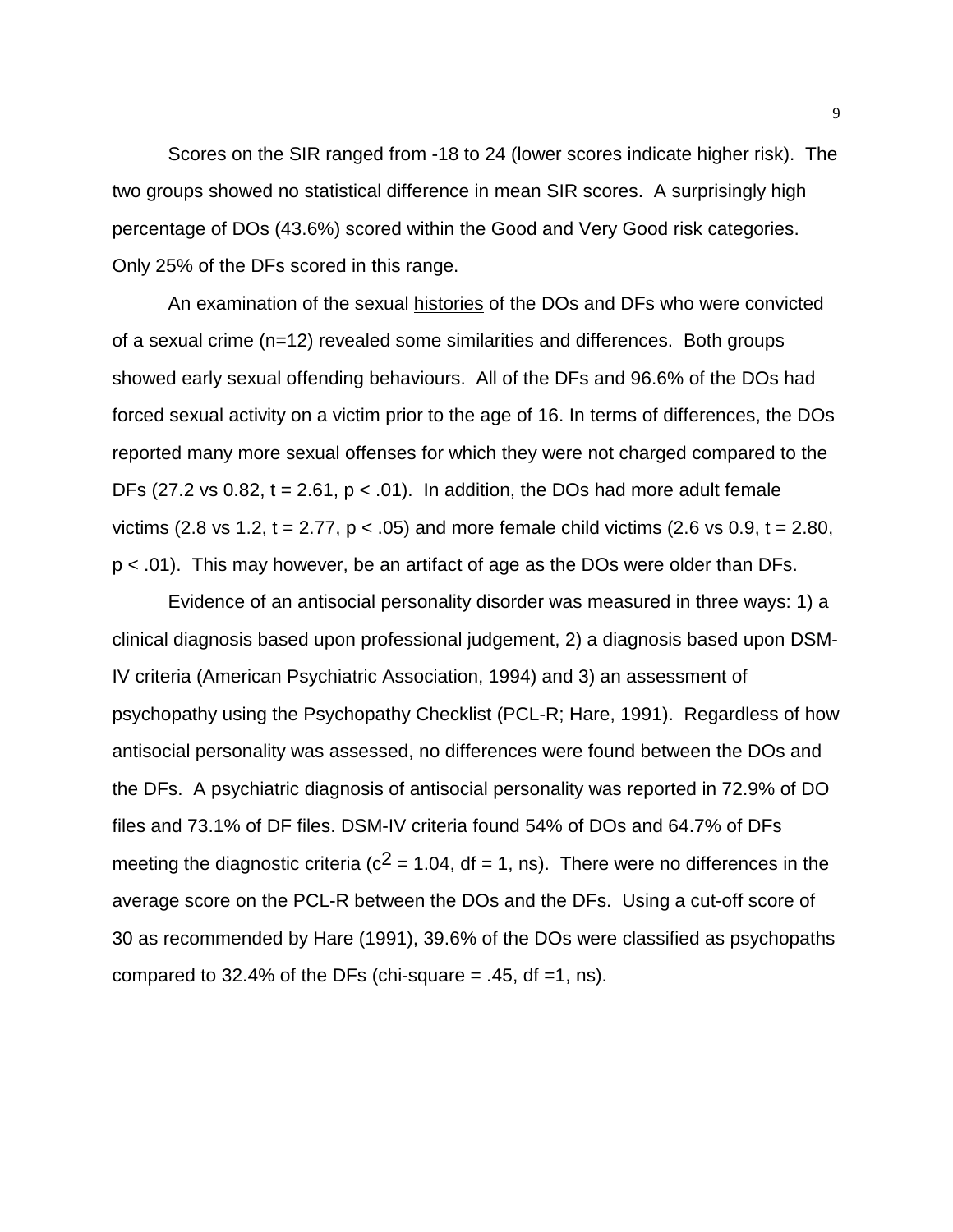#### **DISCUSSION**

The results from the analysis of detention cases and court designated DOs leads to a number of conclusions. First, the courts and correctional agencies tend to equate high-risk violent offenders with sex offenders. Those who are detained in prison until the completion of their sentence tend to be sex offenders (55.3%). Those who are designated as Dangerous Offenders are overwhelmingly sex offenders (92.2%). Nonsexual, but potentially violent offenders are less likely than sexually violent offenders to receive the restrictions on their liberty that are available through detention and Dangerous Offender provisions. Even though the laws provide special confinement conditions for non-sexual violent offenders, they appear not to be used to the extent possible.

Both categories of offenders studied in this project, the detention cases and DOs, were high-risk violent offenders. The violent recidivism rate for the detention cases was 40.4%. Bonta and Hanson (1995) found a violent recidivism rate of 48.6% for a sample of over 3,000 federal offenders. However, the follow-up period in the Bonta and Hanson (1995) study was 11 years. Thus, the detention cases almost match the level of violence of general penitentiary inmates but in a much shorter time frame.

For the DOs it is impossible to measure their violent recidivism rate since they are not released. However, by comparing them to the DFs, an estimate of their "dangerousness" could be made. We found significant similarities between the two groups in their index offence, criminal histories, objective measure of risk and incidence of an antisocial personality. These similarities lead us to conclude that the offenders designated by the courts are indeed high-risk violent offenders.

Both the detention process and the procedures in a DO application involve subjective assessments of risk. Actuarial assessments may form part of the clinical judgement but they are not obligatory. The mean risk scores, as measured by the SIR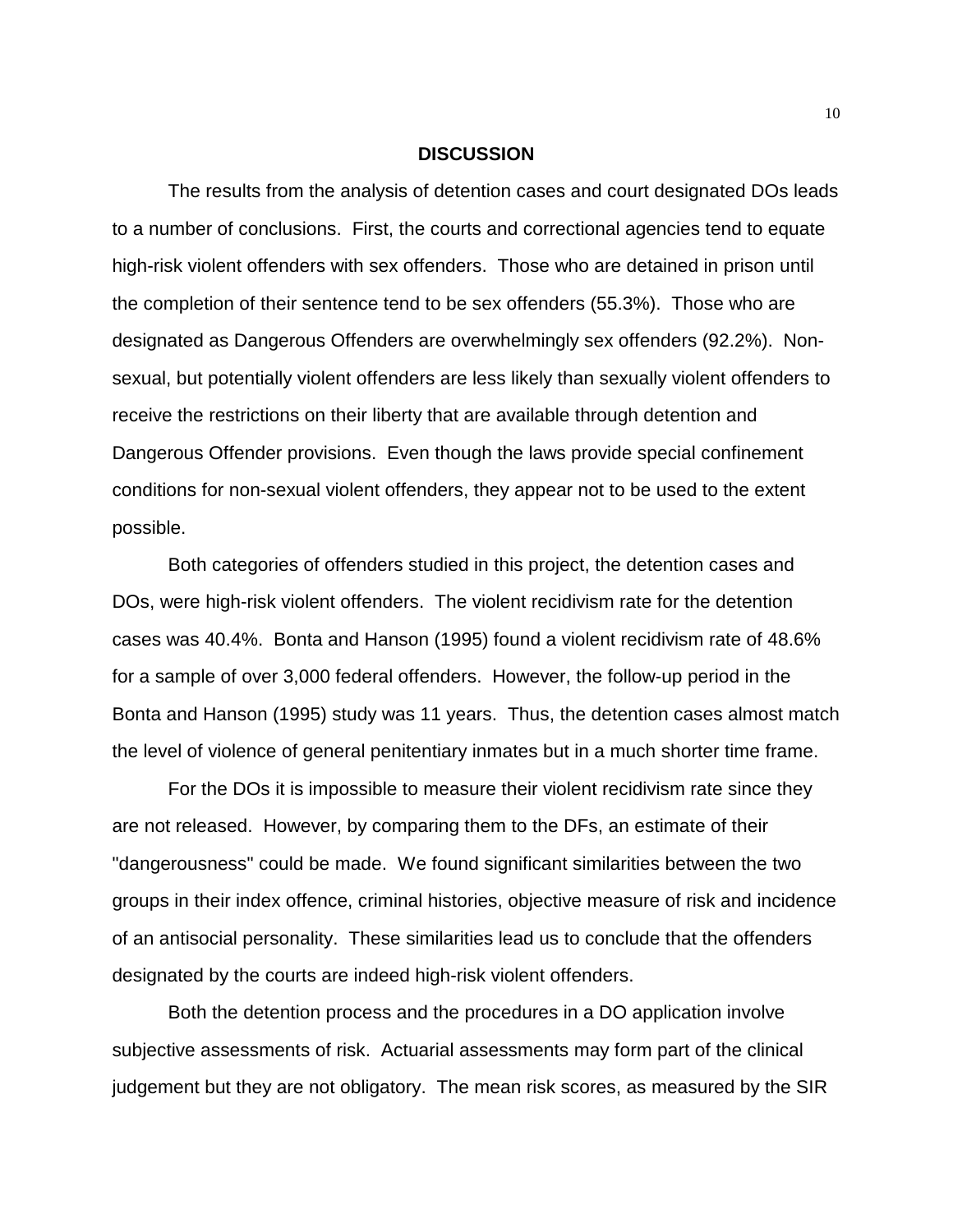were -2.6 for the detained inmates and -1.6 for DOs. For the general inmate population, the average is +2.6. Empirically, both groups of offenders are high-risk as measured by the SIR. Yet, there was considerable variability within the SIR risk categories. Significant numbers of DOs and detention cases fell into the Good and Very Good categories. Obviously, other factors besides the SIR scale, appear to influence release decisions. Recall also from the detention cases that those offenders who had their detention order lifted scored higher on the SIR than those who were detained until the end of their sentences.

 Although empirically based offender risk scales add to risk assessment, solely relying on any one scale such as the SIR, is insufficient for release decisions. Rather a combination of factors and empirically-based assessments appear reasonable in making such decisions. Recently, there has been renewed interest in the role of antisocial personality and psychopathy in the assessment of dangerousness. In particular, scores on the Psychopathy Checklist (PCL-R; Hare, 1991) have been shown to be associated with violent recidivism (e.g., Harris, Rice & Cormier, 1991). Using the PCL-R to assess psychopathy, approximately 40% of DOs and 32% of DF could be classified as psychopaths. This finding also shows, however, that the majority of highrisk violent would not be identified by the PCL-R.

As many high-risk violent offenders are sex offenders, more attention to the predictors of sexual recidivism is needed. Some predictors are specific to sexual recidivism and these should be included in the assessment of potentially dangerous offenders. For example, the research literature shows that early sex offending is an important predictor of sexual recidivism (Hanson & Bussière, 1996). This was evident in our own findings where we found that early forcible sexual behaviour was evident in the DF and DO groups. Encompassing a variety of factors, from different domains, appears to be a fruitful strategy in the assessment of violence.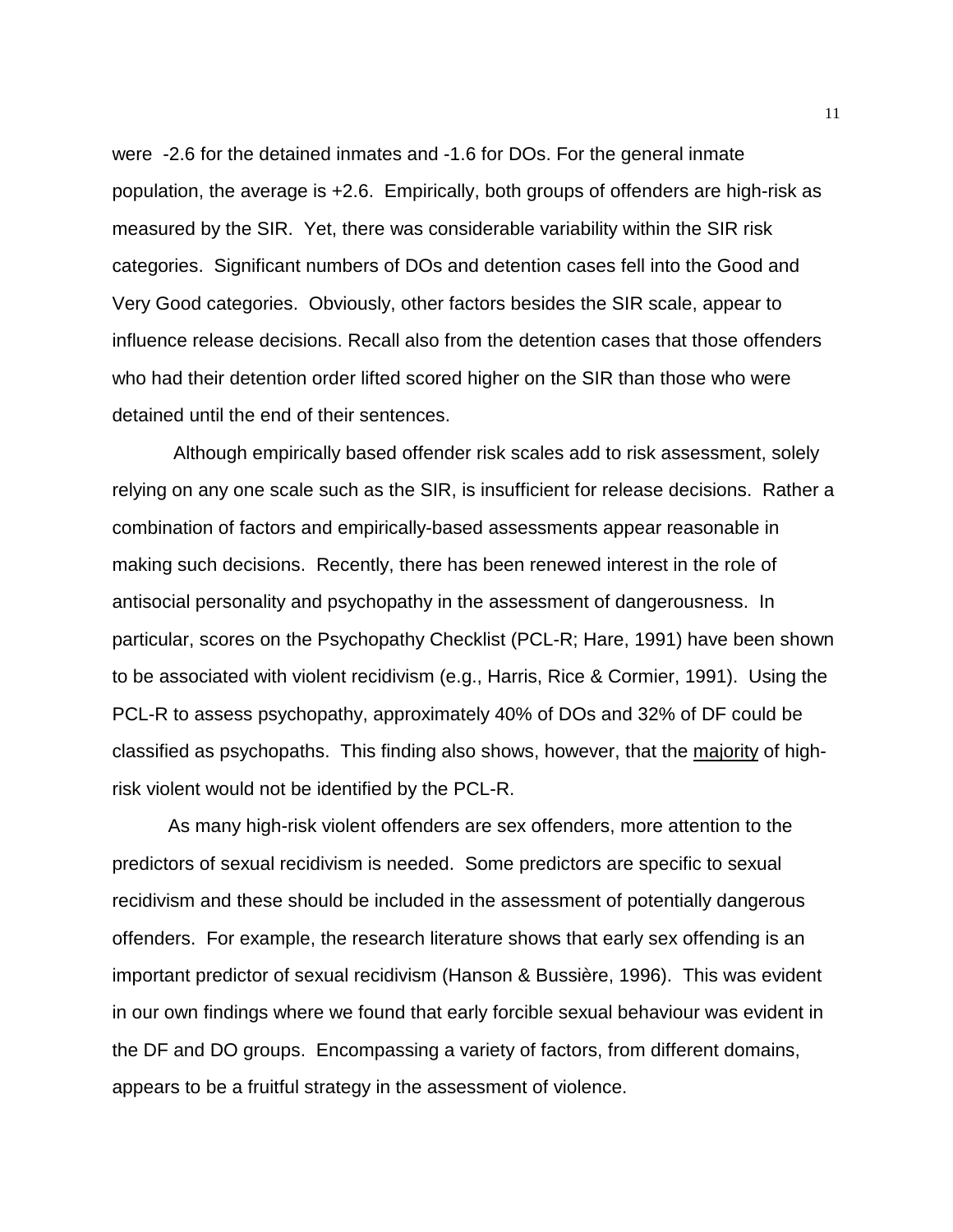#### **REFERENCES**

American Psychiatric Association. (1994). Diagnostic and statistical manual of mental disorders (4th ed), DSM-IV. Washington: American Psychiatric Association.

Bonta, J., & Hanson, R. K. (1995). Violent recidivism of men released from prison. Paper presented at the 103rd Annual Convention of the American Psychological Association, New

York.

Bonta, J., Hann, R. G., Harman, W. G., & Cormier, R. B. (1996). The prediction of recidivism among federally sentenced offenders: A re-validation of the SIR scale. Canadian Journal of Criminology, 38, 61-79.

Bonta, J., Harris, A., Zinger, I., & Carriere, D. (1996). The Crown Files Research Project: A study of Dangerous Offenders. Ottawa: Solicitor General Canada.

Hanson, R. K., & Bussière, M. (1996). Predictors of sexual recidivism: A meta-analysis. User Report #1996-04. Ottawa: Solicitor General Canada.

Hare, R. D. (1991). The Hare Psychopathy Checklist - Revised. Toronto: Multi-Health Systems.

Harris, G. T., Rice, M. E., & Cormier, C. A. (1991). Psychopathy and violent recidivism. Law and Human Behaviour, 15, 625-637.